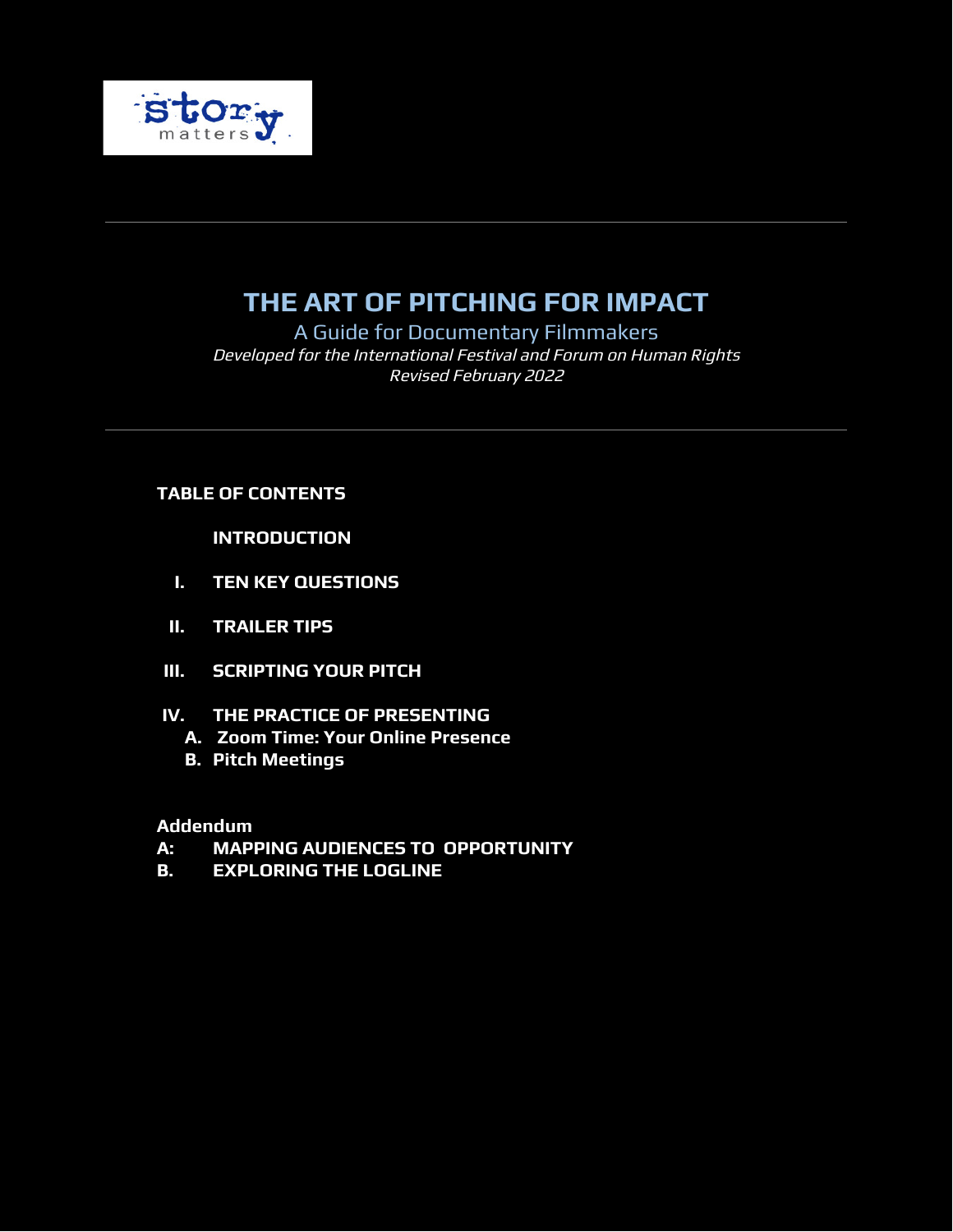#### **INTRODUCTION**

Imagine telling the story of a future in which your film contributes to positive change in the world. Whether you hope it leads to a specific outcome, strengthens an existing movement, shifts a dominant narrative, etc. your goal with the verbal pitch is to help the audience to also imagine that possibility and see how your film can be transformative.

This guide is intended for documentary filmmakers who are preparing to pitch projects to prospective impact partners, supporters, and funders. While it incorporates key elements of creating an impact strategy, it is not a complete guide to that process.

Pitch presentations in the international documentary world are generally 7 minutes long, a good split is 4 minutes (give or take) to speak and 3 minutes for your trailer. Most formal pitch programs– such as the FIFDH program–also include a series of one-on-one meetings lasting approximately 25 minutes. The approach to pitching to an industry-only audience is obviously different, elements of this guide are useful in that context.

The task is to share the story of your film and explain why it matters to change leaders. You may have been working on your film for years and written dozens of proposals. Yet you have just minutes to articulate your vision and invite partners to join you!?

Clearly, the pitch cannot capture the entire story of your film or specifics of your planned campaign. It can entice audiences to want to see it and put it to good use.

#### How to use this Guide

If you are just beginning to script your pitch for impact, the following ten questions are designed to surface that which is essential to you and your team. You need not craft detailed answers that might go in a grant application. Give yourself a few minutes for each question and write what comes to mind. If you are part of a team, try answering separately, helpful to note what you see differently and get on the same page before you enter meetings. Then gather your notes and move on to writing out your pitch script so you have a draft.

Written by Patricia Finneran, Executive Director, Story Matters E: Patricia@StoryMattersMedia.org

At Story [Matters,](http://www.storymattersmedia.org/) we believe in the power of story to advance transformative social change. We work with individuals and organizations on storytelling, strategy, partnerships and funding to help them realize their vision and maximize the impact of their work.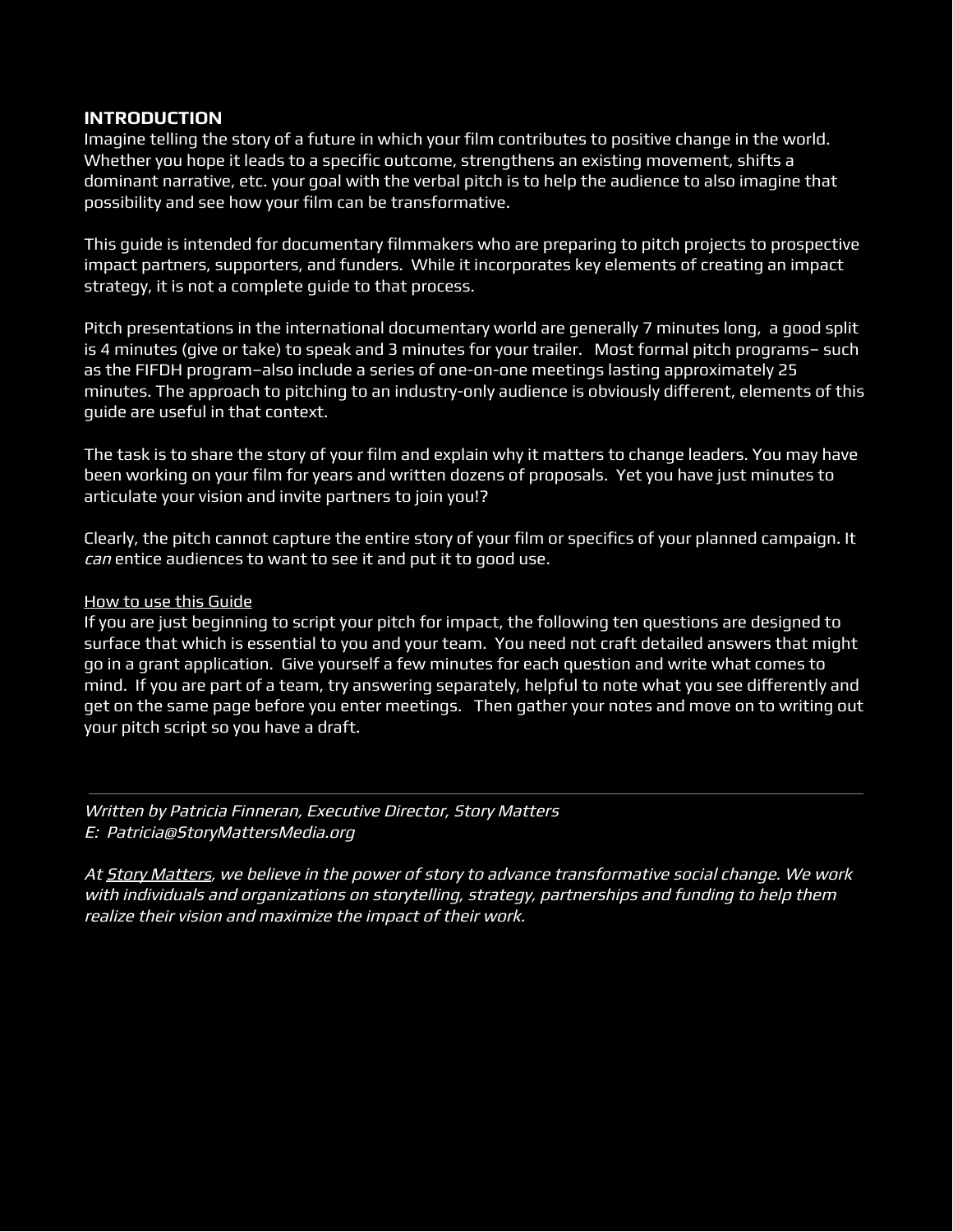#### **\*\* START WITH THE LOGLINE \*\***

Ideally, the logline sets the context, tells us who we will meet, and it invites curiosity that captures the imagination of the audience.

**1. Why you?** Why are you making this movie?

What do you bring to this that no one else does? What's new about the approach or idea that your film brings to the issue(s) addressed in the film?

Consider representation and voice. If you are **not** part of the community that is centered in the story, what is your relationship and proximity to the affected communities? How have you addressed ethical concerns around representation and concerns about extractive filmmaking on your team and in your process?

#### **2. Who benefits and how are they framed?**

The corollary to who gets to tell the story is who benefits from the proposed change. How are they framed in the film and how do you talk about them? Asset framing is a powerful and simple way to think about social change: talk about people in terms of their aspirations rather than their deficits. Are you telling the story of at-risk children, or students seeking better opportunities? Rape victims or women who deserve justice?

**3. What is the problem - or opportunity for change - that will your film and campaign address?** Can you state the problem succinctly? If your film is part of a larger social movement, what does it bring to the movement leaders? That framing is important to potential partners and impact funders.

#### **4. What's the distribution plan and timeline?**

Note if you have some distribution agreements in place, or if you have a strong distribution track record. Keep it simple, aspirational and realistic.

Note: these questions were originally developed for [Good](https://goodpitch.org/about) Pitch, <sup>a</sup> global program created by Doc Society which provides <sup>a</sup> platform for the best new documentaries to partner with change makers and funders to create high-impact social justice impact campaigns.

**TEN KEY QUESTIONS** TENS TIPS, Examples & Resources

This is <sup>a</sup> story about… who is taking some action… and what's at stake is…

Tip: You cannot include all of the answers to these questions in your pitch. Identify what's most relevant and allude to it when you introduce yourself.

Reference: Natalie Bullock Brown and Sonya Childress address these issues in "The [Documentary](https://www.documentary.org/feature/documentary-future-call-accountability) Future: A Call For [Accountability](https://www.documentary.org/feature/documentary-future-call-accountability) in Documentary.

Reference: Check out the work of Trabian Shorters and his work on asset framing [here.](https://bmecommunity.org/asset-framing/)

Go deeper: explore Theory of [Change](https://www.theoryofchange.org/what-is-theory-of-change/) . Your film may support or power a particular intervention that is an element of a larger strategy. Example: Big Problem: climate change. Intervention: wind power. Film: [Cape](https://cape-wind-movie-trailer.blogspot.com/) [Wind](https://cape-wind-movie-trailer.blogspot.com/)

The ideal audiences for the film and impact campaign may differ. Consider how to ensure that your distribution partners allow you to get to the priority impact audience(s).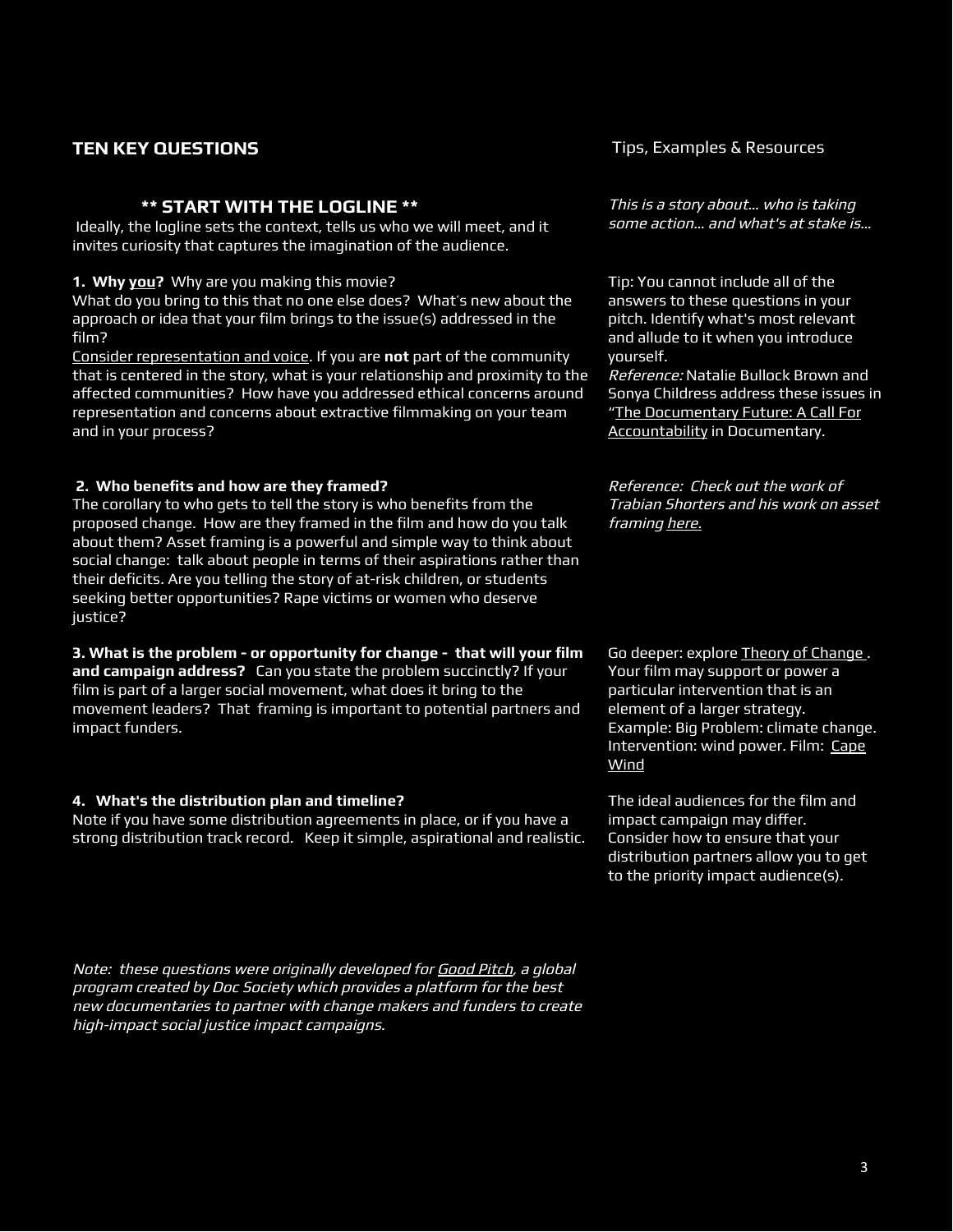# **TEN KEY QUESTIONS, continued** TEN Tips, Examples & Resources

#### **5. Who is the target audience for the campaign and where will it roll out?**

Knowing who you need to reach is essential. Knowing where the film can do the most good is key for an impact oriented pitch such as FIFDH as you are talking to groups that have international constituencies.

#### **6. How will your film function as a tool for change?**

Does it add to or change the dominant cultural narrative? Reveal something new? Provide context to a narrowly understood story?

Talk about what's special about your film– maybe it's a compelling central character, a nail-biting investigation or gorgeous imagery that draws attention in a new way– and how that makes it a powerful tool to engage audiences.

#### **7. Who are your ideal partners, and what do you oer them?**

It requires deep research to identify the right set of organizations, funders, activists, academics, etc. In advance of that work, avoid overwhelm and identify 2-3 to start.

Next: put yourself in the place of those ideal partners, they may be the movement leaders, funders, policy makers, or an international NGO… **how might they use your film in their work**?

#### **8. What tools or channel activations do you need to reach and engage key audience**s?

Take a look at the partnerships opportunity menu in the Mapping Audiences To Opportunity section in the Addendum. Mention one or two priorities in your pitch.

Think outside the box on reaching priority audiences. What if your key audience doesn't have access to mainstream distribution channels? See example ->

#### **9. How do you envision success, and how will you define it**?

Ultimately success would be solving the big problem, how might your film and campaign advance the arc of change on the relevant issue? While you may need to have detailed KPI's (key performance indicators) for a grant application, this question is aspirational and should lead to an invitation.

**10. What three things - human resource, tools, partner and yes, money - do you need most now?**

Tip: As the pandemic continues, make sure your impact distribution plan is adaptable to allow for both in-person and virtual screening events.

Resource: The Impact Field Guide provides a super useful framework about the story environment and how different types of stories function.

Tip: Get to know the key terms in the relevant field of social change: Consider using their language in the pitch. Example: educators talk about 'Social and Emotional Learning' as a means to address bullying. Many environmental leaders now talk about 'Climate Justice.'

Example: Skylight Pictures wanted to ensure priority audiences in Guatemala, many of whom did not have cable TV or broadband, had access to the film ['Granito.](https://skylight.is/films/granito/)'

Skylight gave it away: they not only allowed local purveyors of pirated DVDs to sell it, they provided good quality copies!

Tip: Ask your protagonists or partners how they define success. Listen first and work in partnership with the relevant community rather than provide a solution they may not want.

See 'the rule of three' in the Scripting Your Pitch section.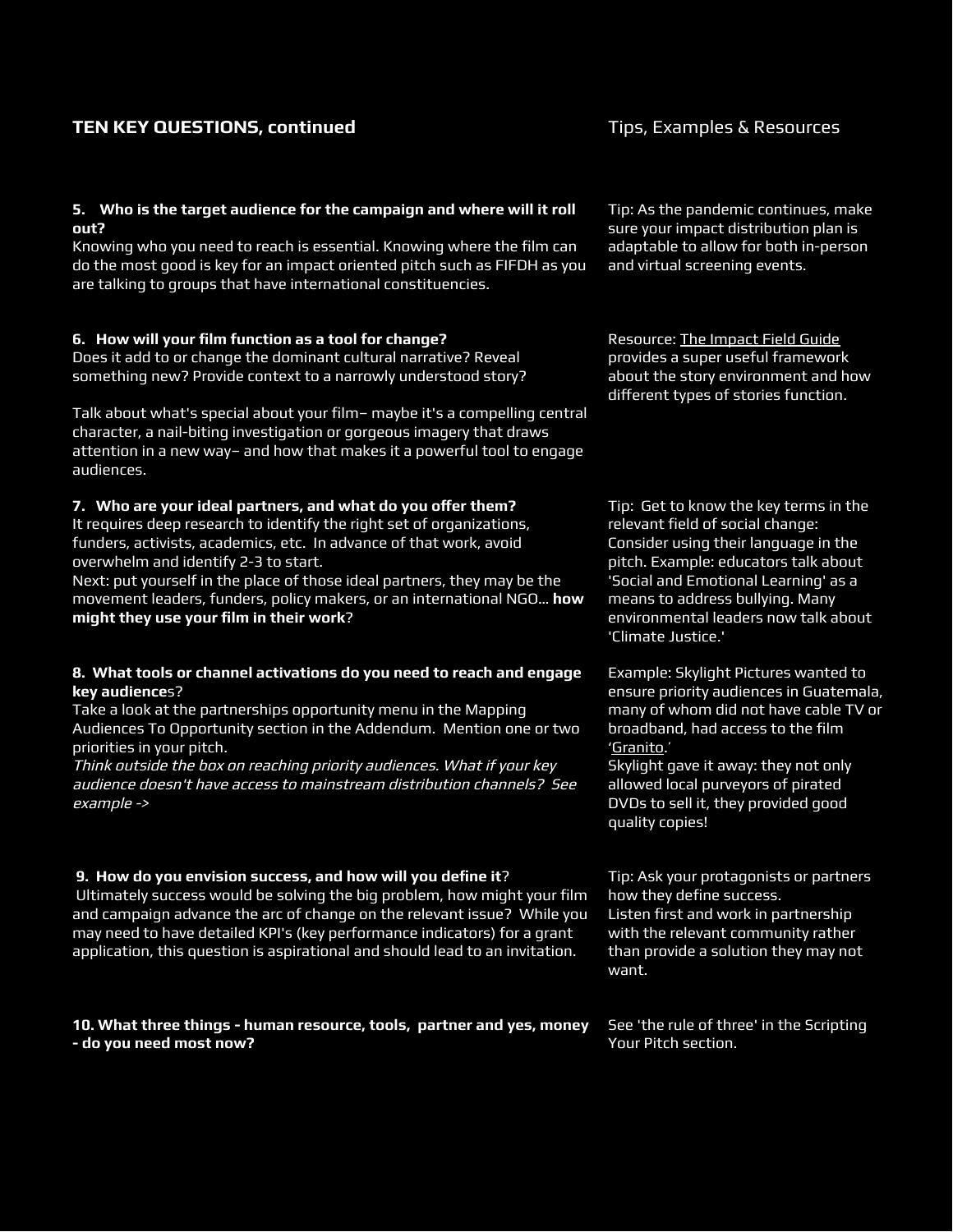# **II. TRAILER TIPS**

First, let's acknowledge that there are multiple types of trailers; there's the trailer for the completed film, there's the trailer you send out to prospects and won't have the opportunity to introduce and broadcasters, funders, festivals may all have different length requirements.

You're creating a pitching trailer, thus you get to introduce it and note essential context. We asked Kristin Feeley, Deputy Director, Sundance Documentary Film Program and a genius at working with filmmakers and editors for her thoughts. Here's her quick take:

"Length: visual material should be 3-4 minutes (or less) of a 7-8 minute pitch. It is tempting to let the sample carry the pitch but pitching is a balance of bringing the filmmaker forward along with the film. The sample provides a foundation from which the filmmaker emerges to explain what the film is and why they are the best person/team to tell it!

It's not called a "teaser" for nothing! The sample can give a sense of the film's tone and POV. It can offer a sense of cinematic language and possibility but it should leave you wanting to see more and also with questions you want to explore.

The visual sample doesn't have to tell the whole story! It should highlight the greatest strengths of the project and the aspects of the film that help it to stand out to funders (if character-based give a sense of access and a character's complexity and potential journey. If a survey, it should give a sense of scope and speak to the central question of the film. If it's a personal film it should clearly demonstrate the intimacy of the relationship with the filmmaker and POV of the film."

This may seem obvious, she added "Note that anything you include should be mindful of legal and ethical issues. You should not include any footage that your protagonists would not want to be made public or put participants at risk so the trailer should be vetted both legally and ethically."

In other words, be careful that the dramatic moments that you choose for the trailer do not inadvertently re-victimize your subjects.

# THING TO DO

- Place a title card at the top but keep it up just long enough to read.
- Use multiple music cues.
- Use your best material! Don't hold back.
- If you plan to use this beyond the live pitch format:
	- Use a title card to place us in the location / time frame if it's not clear from the material.
	- Include above-the-line names (director, producer, production company) and contact information at the end.
- Consider using a lower third to identify the main character(s) if they are not identified in audio.

#### **DON'TS**

- Do not use well-known music for which you don't have rights. It may create just the right mood, but film professionals will wonder if you have the rights and that takes them out of the moment.
- Do not use too many text cards throughout the trailer (other than open / close). Lots of text on screen pulls the audience out of the story world of your story.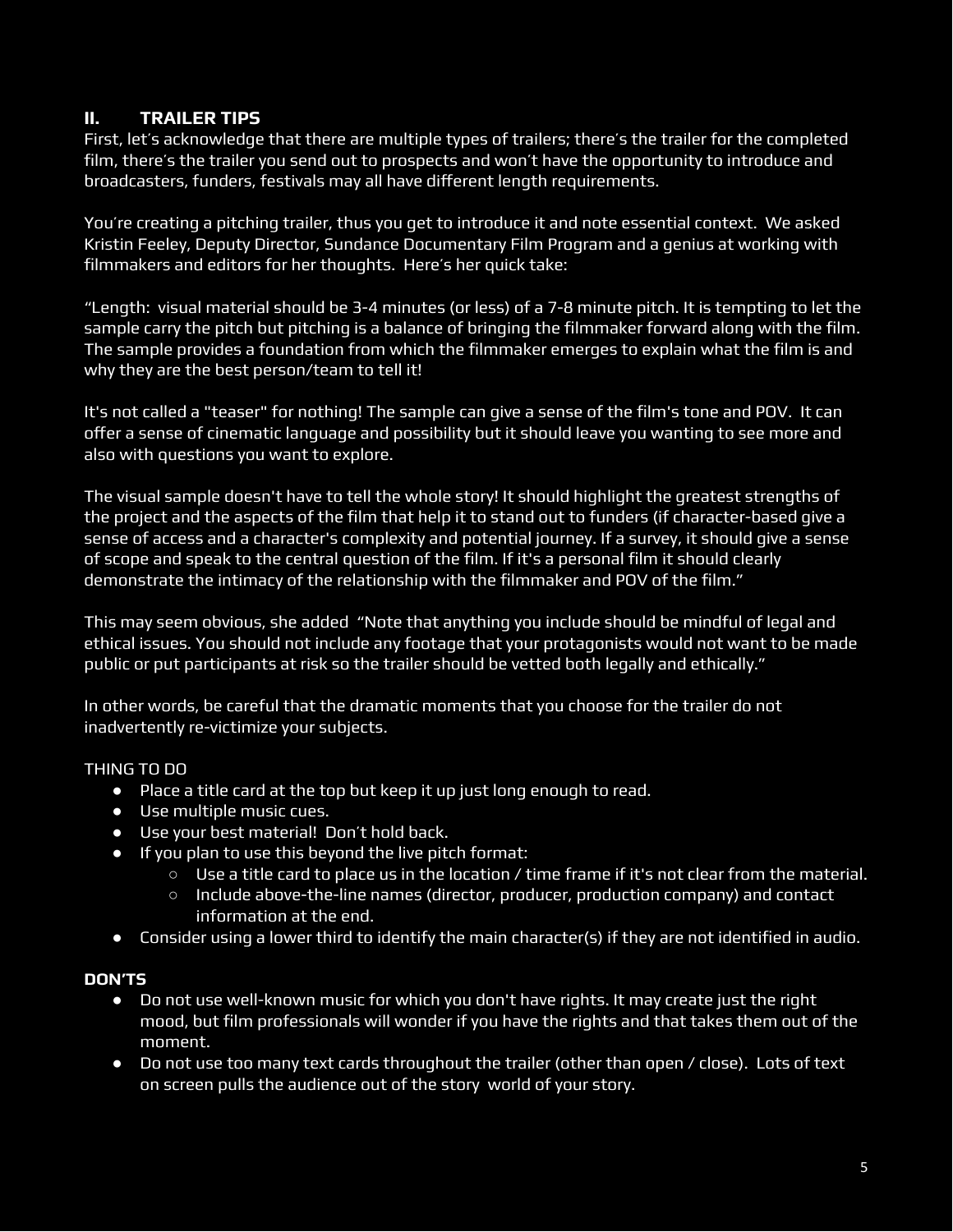# **III. SCRIPTING YOUR PITCH**

The best pitches have a natural flow to them, usually in three parts: first, the introduction and context, next the sample media, and finally your impact vision and invitation to the pitch audience.

We suggest that you limit yourself to three requests. Why? Omne Trium Perfectum" (everything that comes in threes is perfect). The **rule [of three](https://en.wikipedia.org/wiki/Rule_of_three_(writing))** appears in literature from its beginnings through to modern advertising, from the Latin "Veni Vidi Vici" (I came, I saw, I conquered) to the French "Liberte, Egalite, Fraternite" (Liberty, Equality, Fraternity) to global marketing "Just Do It." It just works.

SUGGESTED OUTLINE FOR AN IMPACT PITCH

- 1. Introduction and set-up: the who and the what.
	- Introduce ourselves and respective roles in the Film Title and campaign. \* Say something about my connection to the project
	- Logline for the film, e.g. this is a story about <person or community> and they are <action verb>
	- Briefly frame the issue or opportunity for change and who benefits
	- Intro the trailer: what context does the audience need?
- 2. Middle present the media
- 3. The close: why it matters, when and where, and what we need.
	- Optional trailer outro: what bears repeating, and what's left out?
	- What's special about our film as tool for transformative change
	- We seek to reach <priority audience> and hope to work with < ideal partners>
	- Distribution Timeline: when will it be available to partners
		- \* If applicable, note urgency or confluence with events relevant to pitch audience
	- We envision success: <your vision here>
	- We are seeking: <the things, resources, or people that you need>
		- \* You don't need to say 1, 2, 3. Just keep your close clear and concise.

Remember to say thank you!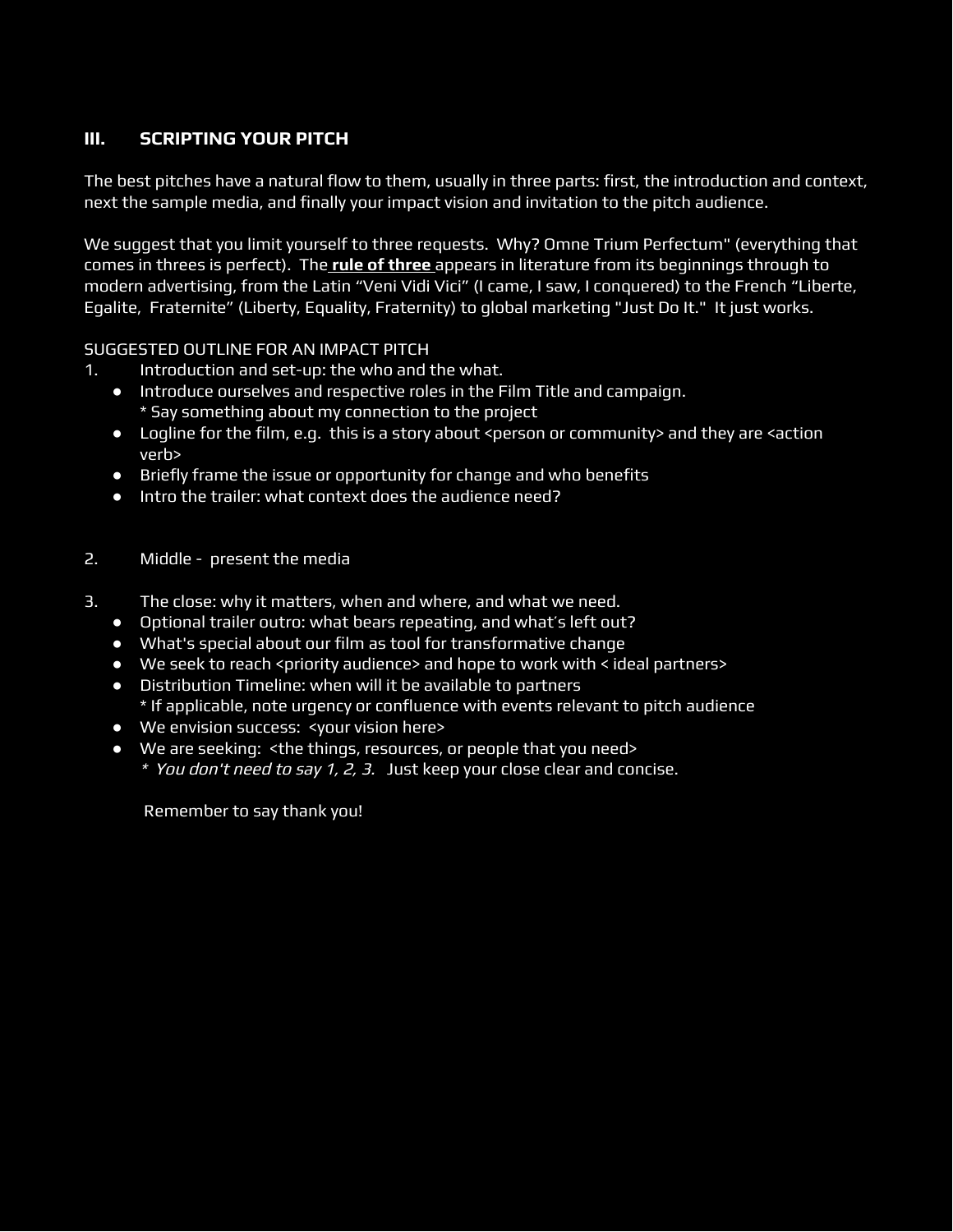# **IV. THE PRACTICE OF PRESENTING**

#### **A. Zoom Time: Your Online Presence**

The ongoing pandemic has led to a lot more hybrid events, sharing a video recording of a film / project pitch is now commonplace. All the work you do to prepare your pitch used to be for just the 50 or so folks in the room, now it can reach hundreds of prospective partners and funders all over the world.

As a filmmaker, you are probably more comfortable behind the camera. This is your chance to star in a short film, so here's a checklist to consider. .

- **Test Your Tech:** double check your wifi connection for video streaming, and hardwire your internet connection if possible.
- **Camera** frame yourself as you would an interview subject. Is your eye line aligned with the computer camera? Place the camera slightly above you so that you are looking up rather than down.
- **Lighting** consider buying a ring light as they are designed for computer cameras.
- **Sound** a direct input is most reliable. In-ear headphones look better rather than a bulky headset. Tip for Apple earbuds: make sure they're not set to turn off when you touch them
- **Personal Appearance** How would you dress as if you were going to a business event at the UN? What do you tell interview subjects not to wear? Go for a collared shirt, a soft color, avoid distracting stripes, you get the idea.
- **Background** keep it simple and free of clutter. Everyone loves a bookshelf, and a plant provides a natural touch. If you have a poster for your film, why not hang it in the background?
- **Script placement and eye line:** for a live event, we recommend using note cards so you can flip through the key points and not be shuffling sheets of paper. For an on-camera pitch, you need your script to be aligned with the camera so you are not looking down. Consider placing the key text full screen in a large font. Keep a printed copy of the key points nearby in case the tech goes awry.
- **Time yourself reading out loud**. If it is too long, cut back, don't try to rush your presentation. Speak slowly (slower than might feel right to you) and clearly. If you are a native English speaker, your natural pace and accent may be too fast for an international audience.

# **● Multi-Presenter Considerations**

- $\rightarrow$  Will you be in the same room, or in multiple locations? Switching from one media feed to another affects the flow and creates opportunities for technical errors. Make sure the production team knows in what order you plan to present.
- $\rightarrow$  Do not go back and forth between each of you more than once in the pre-trailer or post-trailer section. Consider having one person intro the trailer, and another person do the outro and make the 'asks.'
- $\rightarrow$  If you are in different locations, use similar visual backgrounds

# **● Practice Makes Perfect**

Why not record a practice pitch and watch it with a friend?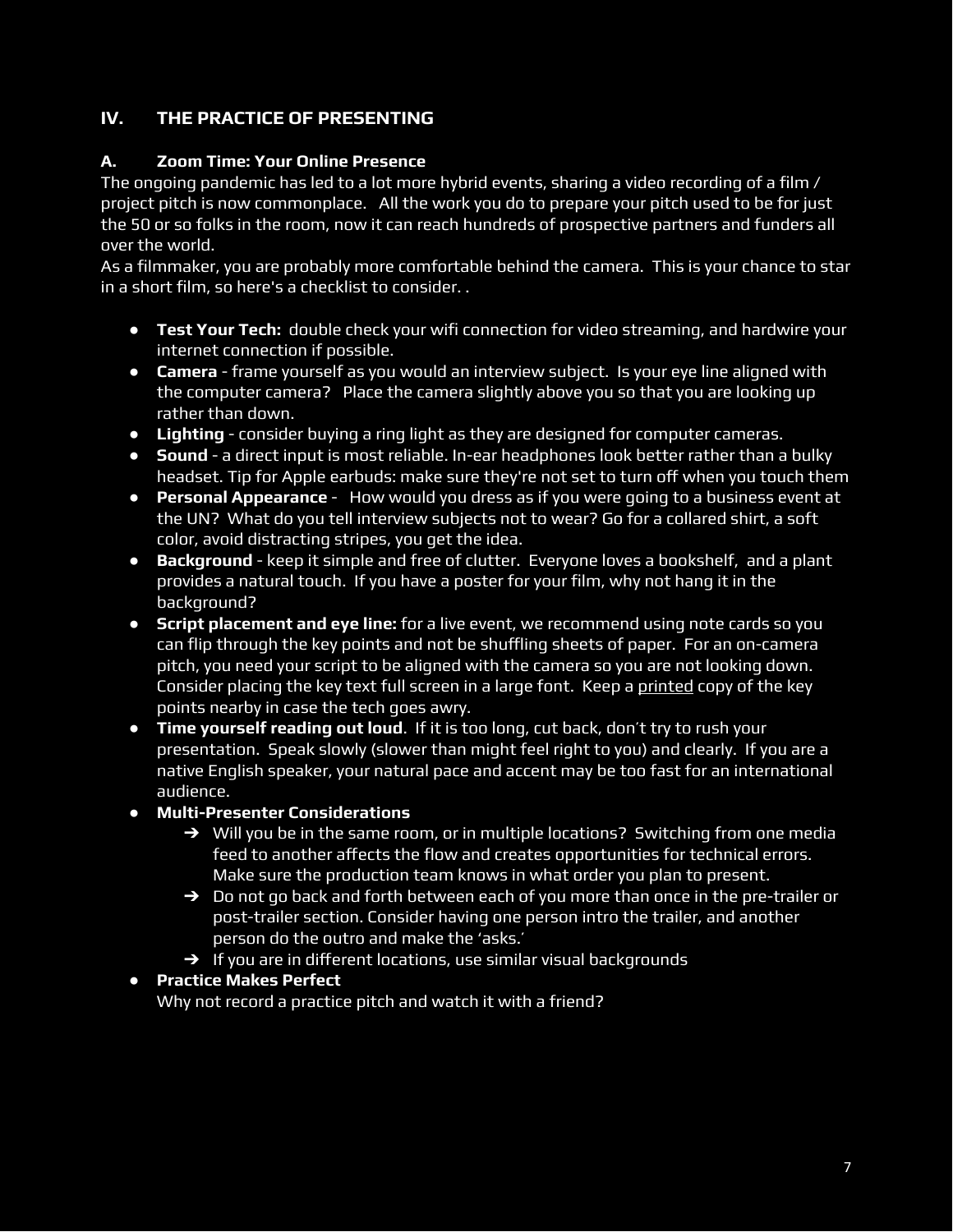# **B. The Pitch Meeting(s)**

If the one-on-one meetings take place following a public pitch, then folks know about your project. But don't assume they recall the details, ask them if they saw it and whether they want to see the trailer again and proceed accordingly.

The beauty of being selected for a pitch forum is the organizers have curated potential film and impact partners for you!

And, be prepared for hearing yourself tell the same story many times in a short period of time. You may unconsciously start to riff, thinking you should change it up. Don't.

Pay attention to the listener. Can you tell what's resonating with them? Do they look confused or even disengaged? Make a note and then go ahead and adjust your presentation.

Ideally, you start to get super-fluent with your story, framing it in an ever-more clear and concise way. Imagine a politician or activist giving their standard campaign speech, they deliver the same words with energy and passion each time.

Consider closing your pitch meeting with a question. Ask them if anything was unclear. Ask something specific about their organization based on research.

#### **THE ART OF PITCHING FOR IMPACT**

#### **ADDENDUM A: MAPPING AUDIENCES TO OPPORTUNITY**

#### **THE AUDIENCE FOR YOUR PITCH**

What do you know about the actual group of folks who are designated to hear and respond to your pitch? Can you contact them in advance to let them know you look forward to 'meeting' them? If not, get their email contact information asap and follow up with them!

Recall the rule of three, as you prepare for individual meetings, can you tailor three things to each organization?

Your audience has access to "influencers," and each organization has its own communications strategy. Their key question is how can this film help us engage key constituents and advance our goals.

In follow-up conversations, ask the representative about their priority audiences and/ or communications challenge, your film may be a great tool for them.

#### **AUDIENCE GROUPS**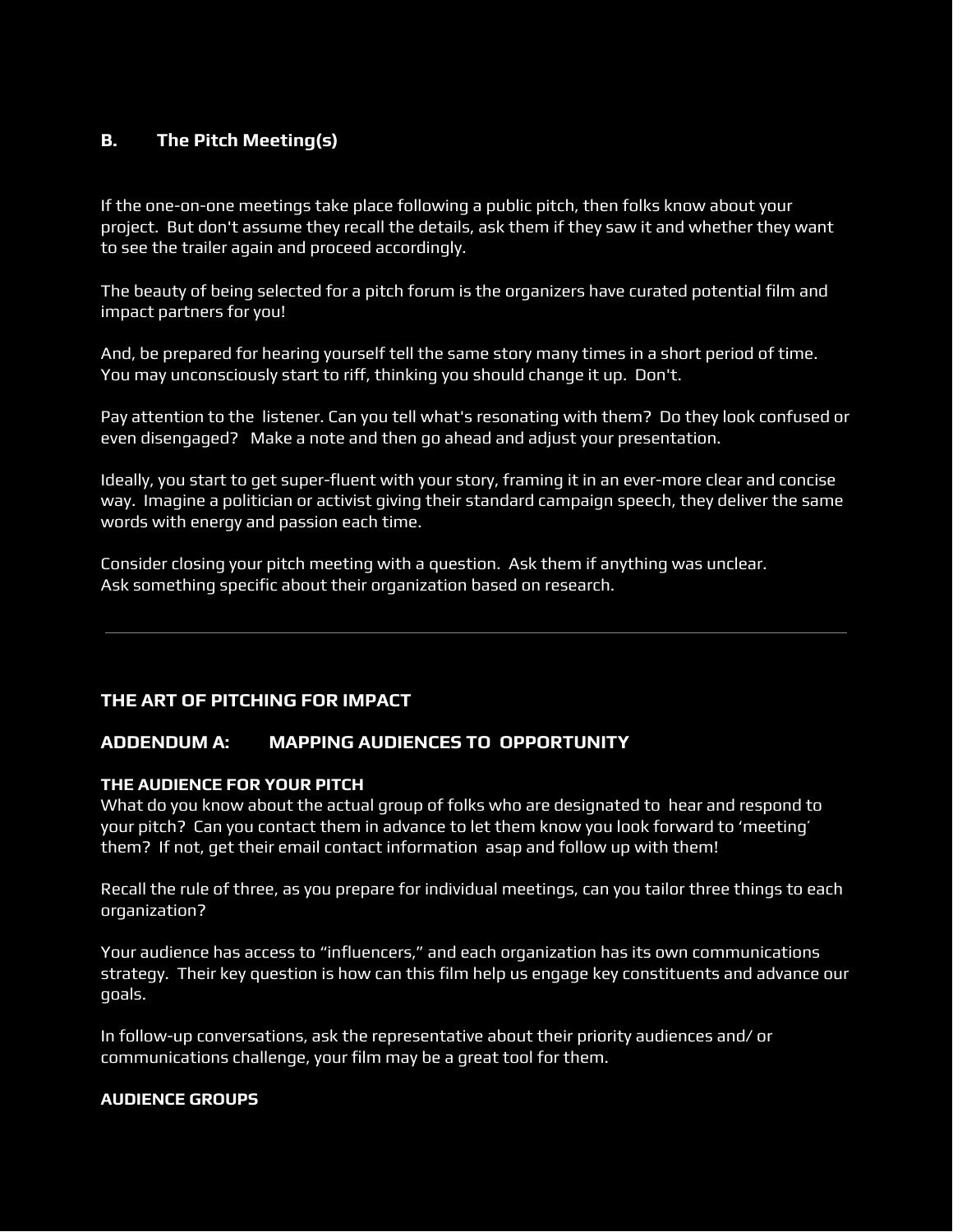Audience Groups include the following, which groups might the organization to whom you are pitching help you get to?

- Public Opinion. But what public? Parents, registered voters, people who drive?
- Policy makers, elected ocials, and political influencers
- Brands and companies that could become allies, or whom you want to change
- Press and mainstream media
- o Influential non-profits who can affect change on the issue
- Foundations/funders who can support your work or campaign beneficiaries
- o Online audience and affinity groups

# **Potential Outcomes**

Film campaigns offer organizations tremendous opportunities to power-up their communications and marketing efforts. Some potential outcomes include the following:

- Energize the base
- Bring new people to their issue (new demographic, etc.)
- Help reach new geographic area
- Raise money
- Find volunteers
- Educate about complex issues
- Humanize the issues
- Connect with other partners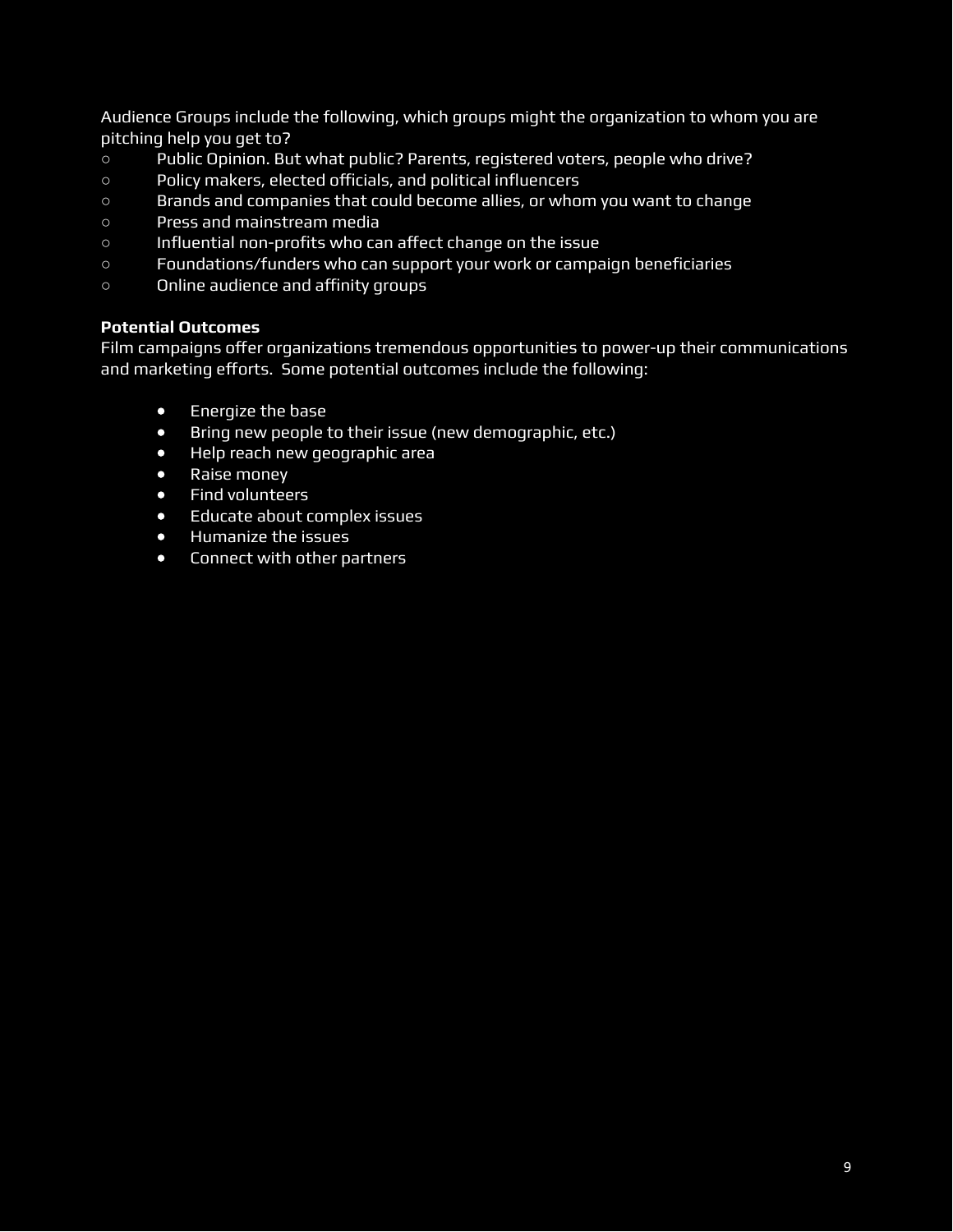# **OPPORTUNITIES FOR PARTNERSHIP & COLLABORATION**

Forging partnerships is all about finding what you have to share with each other. As filmmakers and impact strategists working and partner organizations and movement leaders and funders, it's helpful if we all work off the same menu. Herewith, a suggested menu of options.

#### **A. Knowledge and Strategy**

NGO's and movement leaders have deep experience on the issues and can help the film team determine and refine campaign goals.

- Lead or host a brain-trust meeting to create coalition and attract foundation support
- Review impact strategy and provide insights and suggestions
- Keep each other apprised of changes on the ground as the situation evolves.

#### **B. The Film - Screening Opportunities**

- Private In-Person Events Design and implement in-person events that reach the right audience in the right way.
- Private Online Screenings
- Public Screenings
- Theatrical Release
- Broadcast & Cable Release
- Streaming Media (Netflix, Amazon, Disney+ etc.)

#### **C. Ancillary Marketing & Informational Content**

- Short Video
- Website Content
- Social Network Messaging
- Direct Email
- Mobile messaging
- Customized Viewers Guide
- Guide for Educators
- Funding for creation of the above elements

#### **D. Networks: access and relationships**

- Access to influencers: provide the imprimatur of a recognized leader in the field National leadership that can connect to grassroots audiences
- Access to funders

#### **E. Press, Earned Media and Influence**

- *●* Press Release
- **•** Press Conference at an official event
- *●* Quotes in press kit, or spokesperson for the film in certain contexts.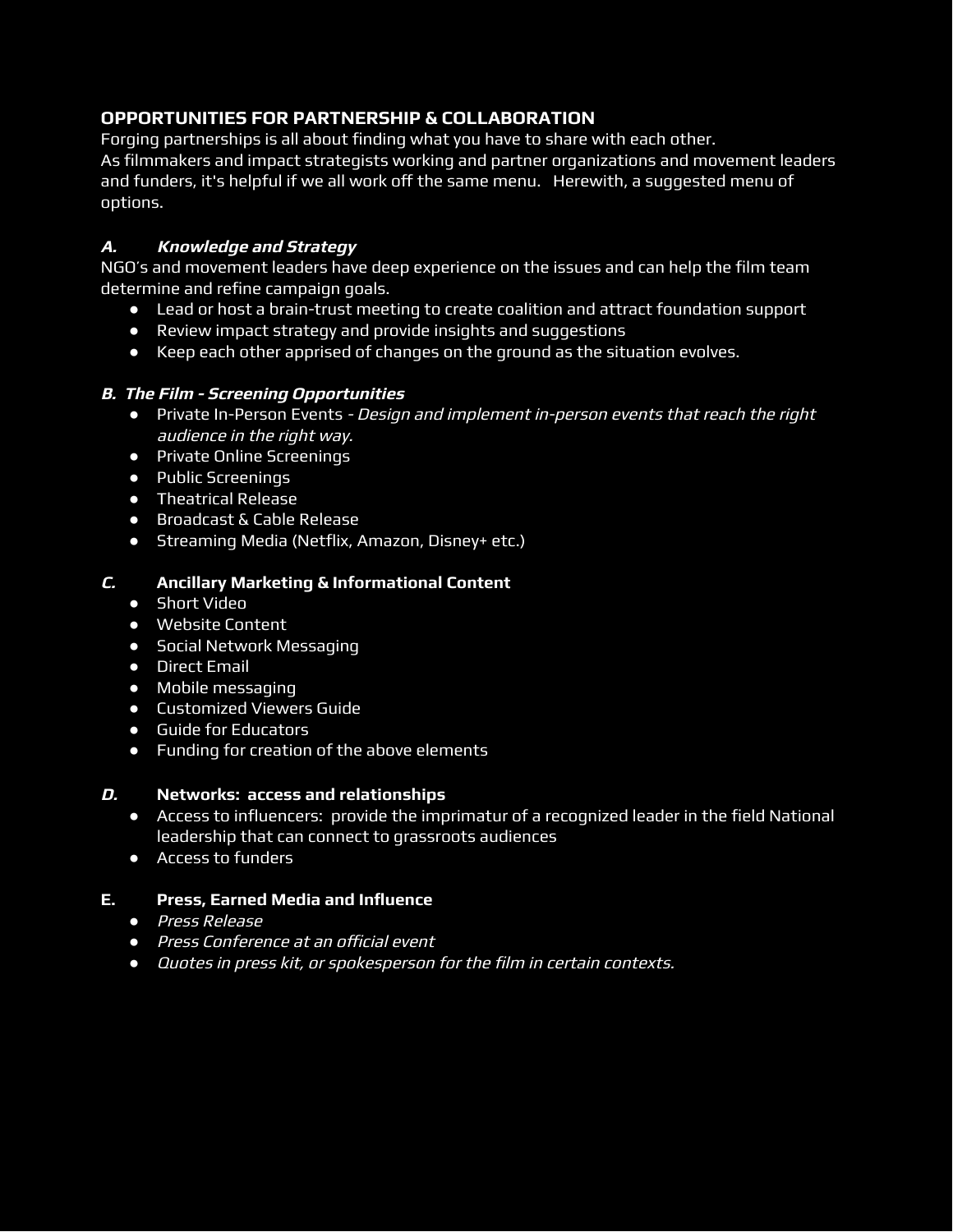# **ADDENDUM B EXPLORING THE LOGLINE**

There are dozens of articles and guides, youtube videos and even whole Master [Class courses](https://www.masterclass.com/articles/screenwriting-tips-how-to-write-a-logline) on writing loglines. We selected one award-winning high-impact film, the 2014 documentary VIRUNGA directed by Orlando Von Einsiedel and produced by Joanna Natasegara, and pulled descriptions from across the web as examples. Which one do you think works best for an impact pitch?

- *●* **"An inspiring documentary about four people who demonstrate heroism while trying to protect <sup>a</sup> wildlife sanctuary in the midst of a civil war."**
	- Be careful with the word "inspiring," it is overused. If someone demonstrates heroism, why not call them heroic? And we don't know where the war is happening.
- *●* **"Virunga tells the story of four characters fighting to protect Virunga National Park in the Democratic Republic of Congo, home to the world's last mountain gorillas, from war, poaching, and the threat of oil exploration."**
	- This offers a lot of geographical context. Documentaries are about real people, not characters.
- **•** *"Virunga* **offers a heart-rending glimpse of natural wonders vulnerable to the atrocities of greed -- and the people devoting their lives to defending them."**
	- $\circ$  This one is powerful and poetic, but doesn't offer much context as to where the story takes place.
- **● "A team of brave individuals risk their lives to protect the last mountain gorillas."** O Super short and effective if that's all the space available. Location is missing.
- *●* **"A powerful combination of investigative journalism and nature documentary, VIRUNGA is the incredible true story of a group of courageous people risking their lives to build <sup>a</sup> better future in <sup>a</sup> part of Africa the world's forgotten, and <sup>a</sup> gripping exposé of the realities of life in the Congo."**
	- **○** This is from the film's website and is great. It sets up drama at the human level, and tells us why this film matters.
	- **○** It's long at 50 words, possible to cut out 'incredible true' for a documentary pitch and condense the first part to an "investigative nature film," if word count were limited.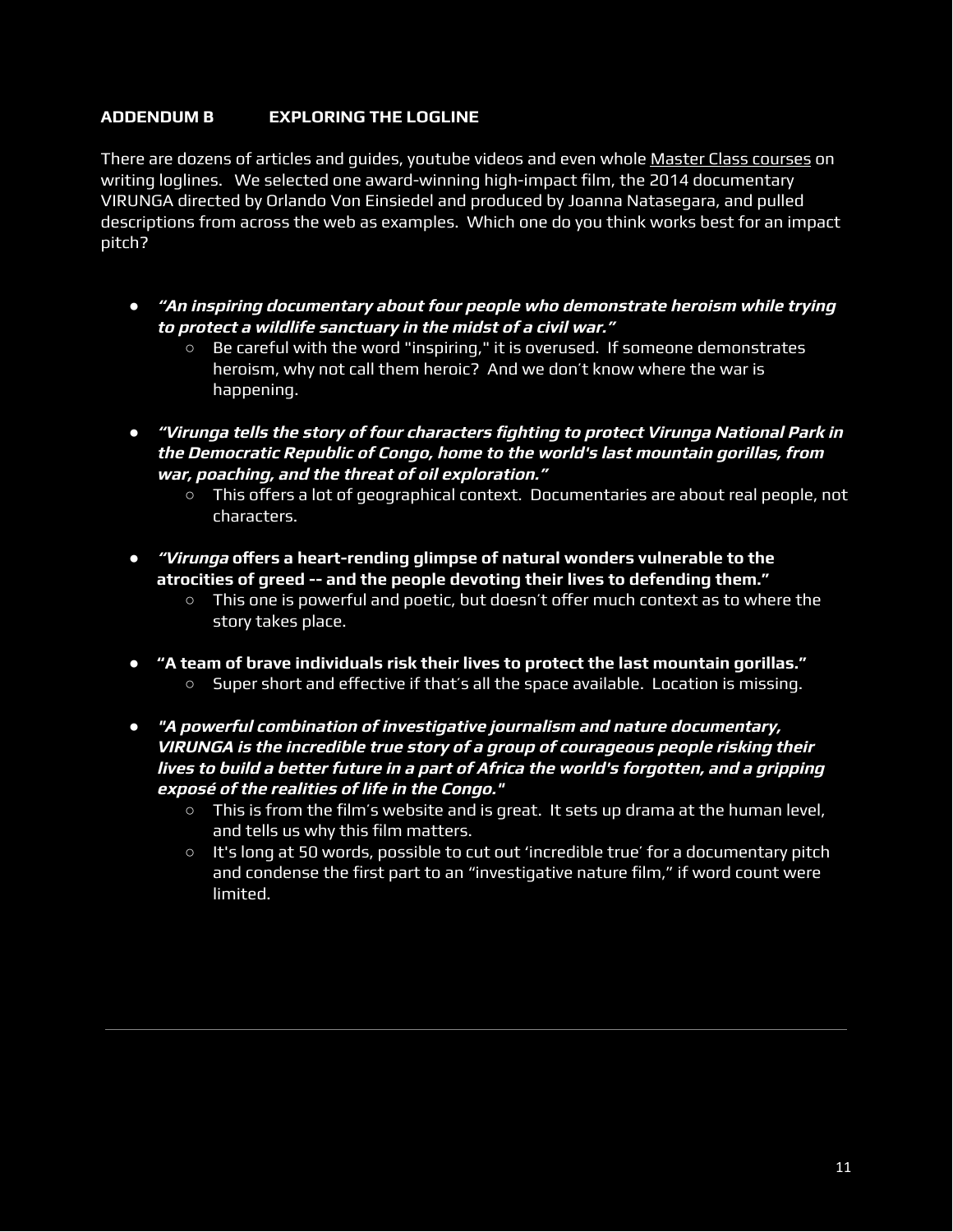#### **TEN KEY QUESTIONS WORKSEET**

#### **\*\* START WITH THE LOGLINE \*\***

Ideally, the logline sets the context, tells us who we will meet, and it invites curiosity that captures the imagination of the audience.

**1. Why are you making this movie?** What's your relationship to the story? What is unique about your approachs? Consider representation and voice.

**2. Who benefits and how are they framed?** Asset framing is a powerful and simple way to think about social change: talk about people in terms of their aspirations rather than their deficits.

**3. What is the problem - or opportunity for change - that will your film and campaign address?**

- **4. What's the distribution plan and timeline?**
- **5. Who is the target audience for the campaign and where will it roll out?**